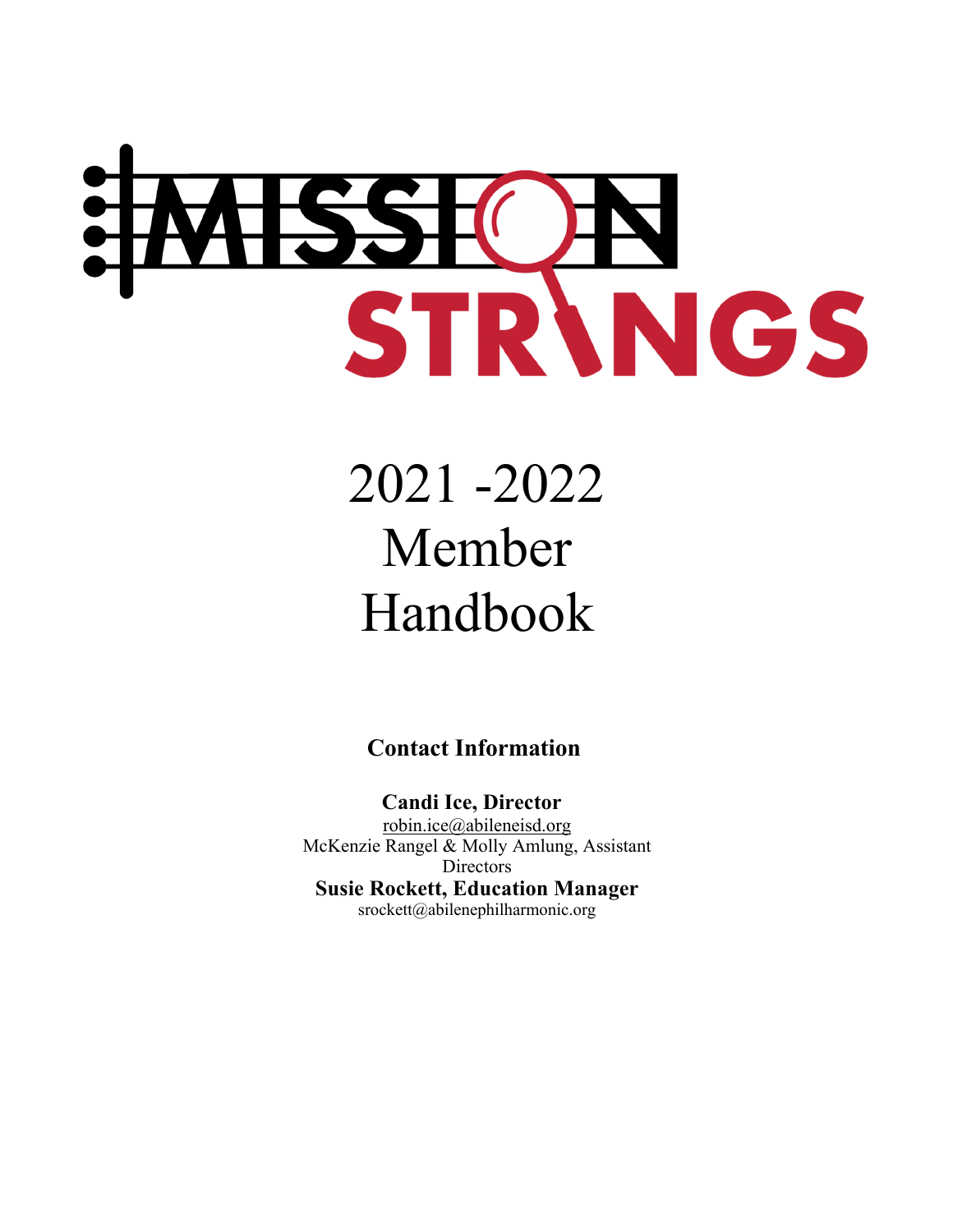### **Mission Objectives**

*Mission: Strings* is a string preparatory program for children in grades 3-5 who have a desire to learn to play an orchestral string instrument (violin, viola, cello, bass).

The primary purpose of *Mission: Strings* is to offer a comprehensive music education with the emphasis on orchestral string instruments to as many children grades 3-5 in the Big Country who otherwise do not get the opportunity outside of private lessons to play a string instrument. Members of *Mission: Strings* will have the opportunity to continue their musical training through the excellent musical education and private instruction available in our Big Country Schools and pursue their symphonic training and performance opportunities through placement in the Abilene Youth Orchestra.

*Mission: Strings* strives to offer children of the Big Country a chance at gaining musical knowledge and exploring artistic expression through carefully conceived curriculum selected and instructed by gifted and experienced music educators. The organization does not discriminate on the basis of race, color, national origin, religion, gender, sexual orientation, or economic status.

#### **Attendance**

*Mission: Strings* is a year long commitment and it is expected that members attend ALL lessons and showcases/performances. Consistency is paramount when learning a new skill and each week new and vital material will be introduced.

Students should be in their assigned seat at least five minutes before each lesson begins. If you know you will be absent, please fill out the ABSENCE FORM found in the members only portion of our website. In case of unexpected illness or emergency, the student should contact Susie Rockett at 325-677-6710/817-372-1830.

Please remember that *Mission: Strings* members are guests at Abilene Christian University and are expected to act accordingly. Please show respect for the private property of others and the University.

#### **Tuition**

Tuition for *Mission: Strings* is \$150 for the entire year. Tuition can be paid by semester (\$75 fall/spring) or in full either by check or with a credit card on our website.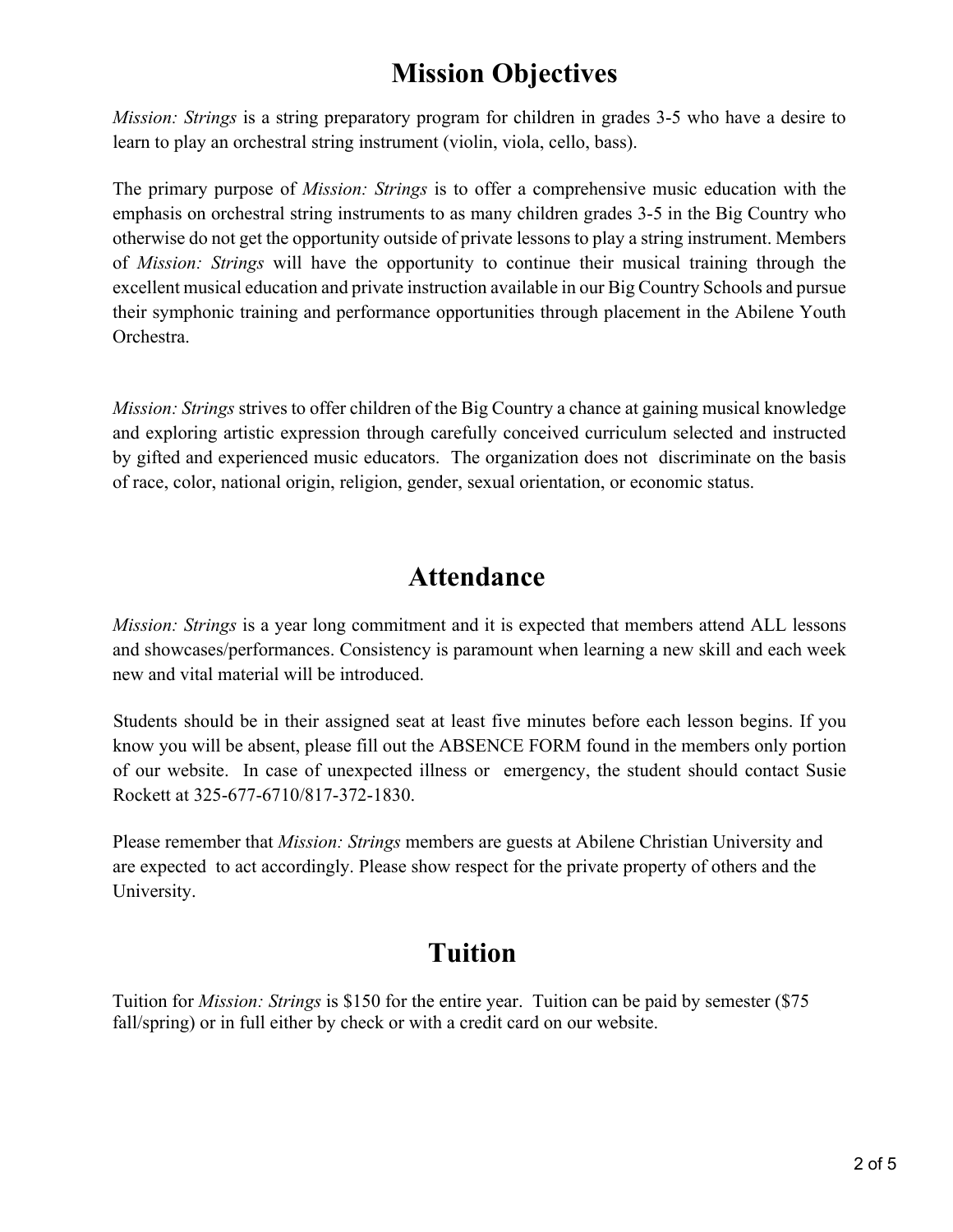#### **Equipment Needs/Instrument Rentals**

All Equipment/Instruments needed by: Sunday, September 12th

- Pencil
- Rosin: Violin, Viola, and cellos need regular rosin light or dark, Basses: Pop's rosin
- Soft Cloth To clean rosin and finger prints from instrument after each use

(can be part of an old clean t-shirt or wash cloth)

- Shoulder Rest: Violins and Violas "Kun" Brand Collapsible Shoulder rest
- Rock Stop: Cellos and Basses "Slip-Stop" Brand rock stop

• Strings - If a student breaks a string, he or she needs to replace the string with one of the same brand and quality when needed.

- A folding music stand for practice at home. (optional)
- A metronome/tuner for practice at home. (downloadable for free on "smart" phones)

If you need help with ANY of these items in terms of finding them or paying for them, please let Susie Rockett know so she can locate or provide supplies for your student.

#### **Purchase or Rental of Instruments and Equipment**

N-Tune Music & Sound – 221 Grape St. (677-2471)

Instrument Selection/Rentals - Sunday, August 29th 2:30pm-5:30pm ACU Choir Room in the Williams Performing Arts Center

When it comes to string instruments, the shiny/pretty ones are not always the best sounding instruments. If you have a question about an instrument, please contact the *Mission: Strings* Director, Candi Ice. There are advantages to knowing how well they handle repairs and trade-in value when you are ready for the next size or step up level. To ensure you are getting a quality instrument, the director has final say on whether an instrument is suitable for class and performance use. Please do not rent or purchase an instrument that is any other color than the original wood grain.

PLEASE DO NOT RENT or PURCHASE AN INSTRUMENT from any source not listed above without being advised by our Director - Candi Ice.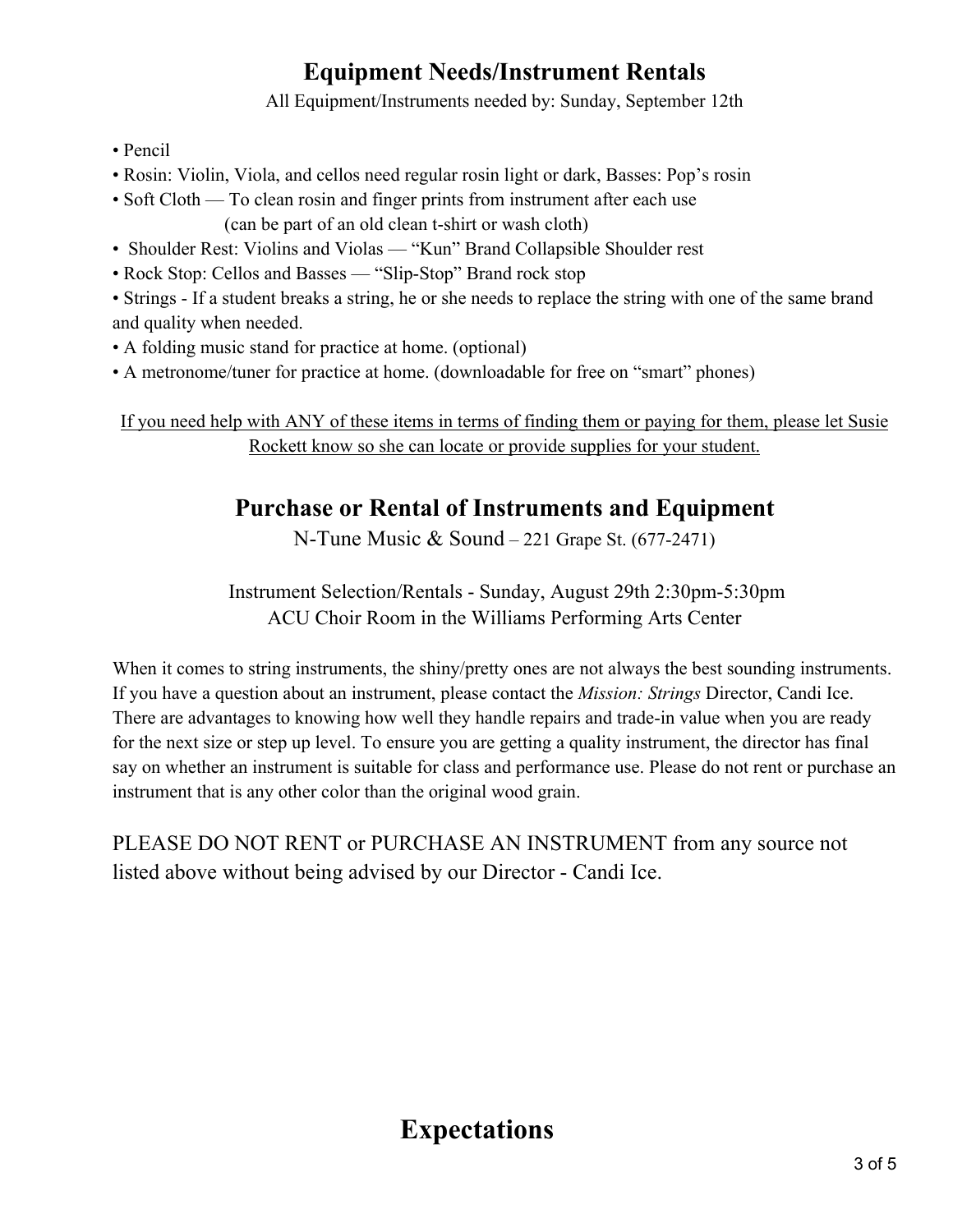- 1. Make sure you arrive with your instrument, lesson book, and completed assignments to each lesson.
- 2. Always be punctual. To be on time is LATE, to be early is ON TIME!
- 3. Have a pencil on your stand at all rehearsals.
- 4. Listen quietly when instructions are given.
- 5. Do not tap feet or cross legs/ankles.
- 6. Make sure fingernails are clipped. (No artificial nails!)

#### **Parent/Guardian Participation**

Parent/guardian interest and active involvement of the child's support system enhances complete development of a student's musical ability. *Mission: Strings* asks parents/guardians to:

1. Encourage students to complete practice missions at home each week and listen to any music they are assigned.

2. Drop off and pick up students on time. (10-15 minutes early is a good idea so they have time to get to their seats and get their instruments ready.)

3. Attend all concerts and support our *Mission: Strings* musicians.

**Showcase/Concert Dress -** *Mission: Strings* shirt, black pants, black socks, black shoes

#### **Fall Events**

**Rehearsals:** Sundays beginning September 12th through November 14th - **2:30PM-3:30PM** at